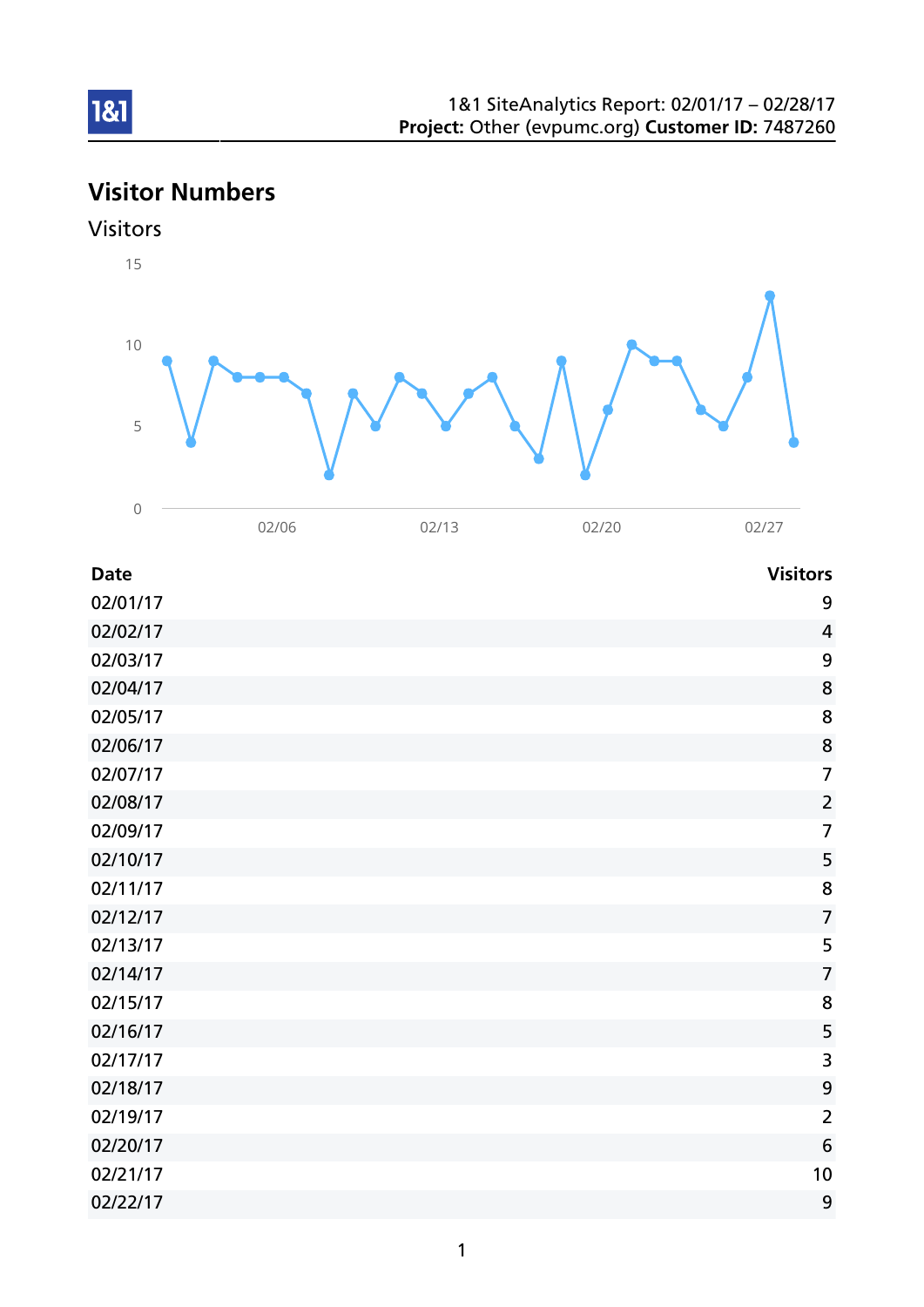| 1&1 SiteAnalytics Report: 02/01/17 - 02/28/17    |  |
|--------------------------------------------------|--|
| Project: Other (evpumc.org) Customer ID: 7487260 |  |

| <b>Date</b>  | <b>Visitors</b> |
|--------------|-----------------|
| 02/23/17     | 9               |
| 02/24/17     | 6               |
| 02/25/17     | 5               |
| 02/26/17     | 8               |
| 02/27/17     | 13              |
| 02/28/17     | $\overline{4}$  |
| <b>Total</b> | 191             |

Sessions



| <b>Date</b> | <b>Sessions</b> |
|-------------|-----------------|
| 02/01/17    | 9               |
| 02/02/17    | $\overline{4}$  |
| 02/03/17    | 9               |
| 02/04/17    | 8               |
| 02/05/17    | 8               |
| 02/06/17    | 8               |
| 02/07/17    | $\overline{7}$  |
| 02/08/17    | $\overline{2}$  |
| 02/09/17    | $\overline{7}$  |
| 02/10/17    | 5               |
| 02/11/17    | 8               |
| 02/12/17    | $\overline{7}$  |
| 02/13/17    | 5               |
| 02/14/17    | 8               |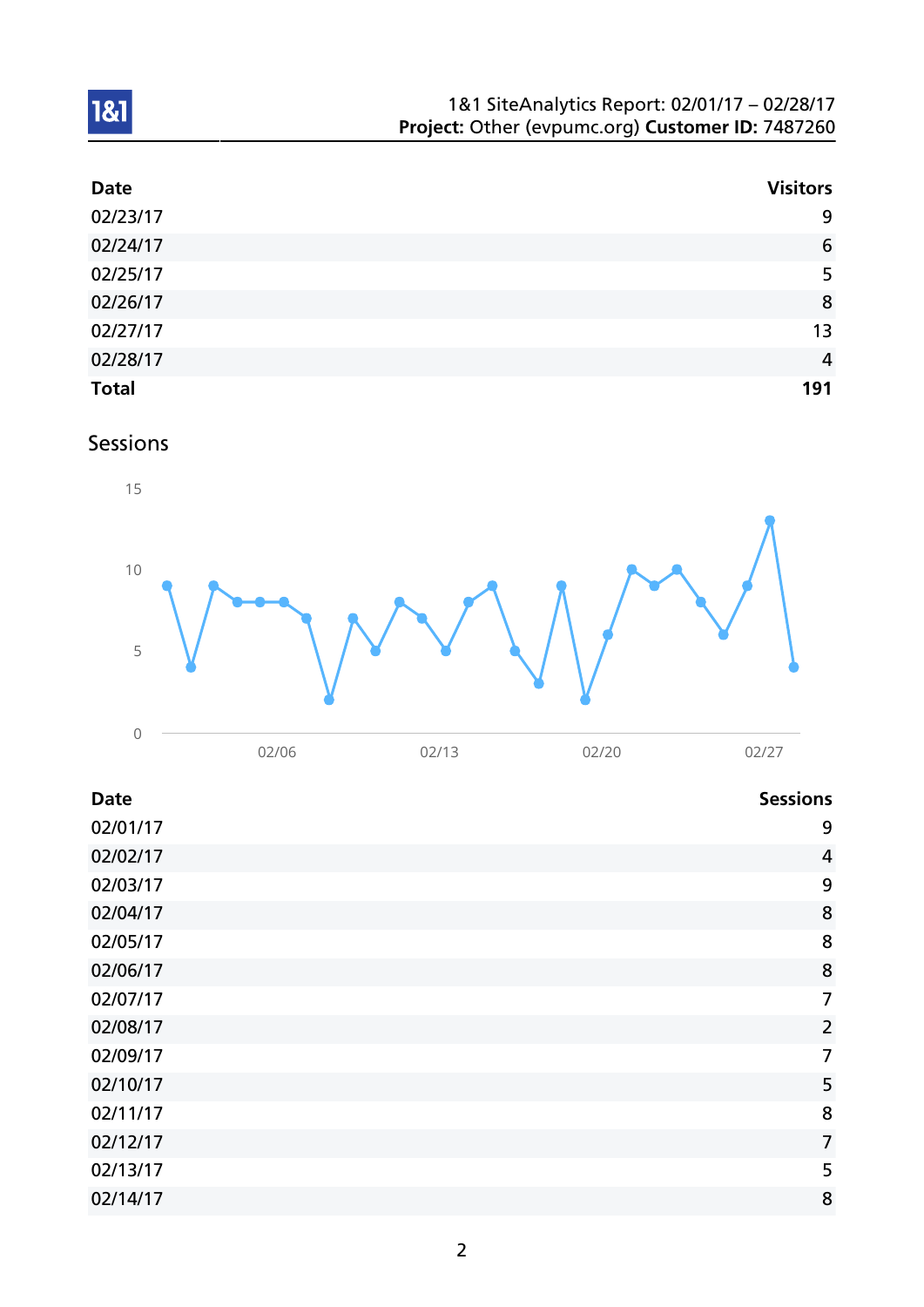| <b>Date</b>  | <b>Sessions</b> |
|--------------|-----------------|
| 02/15/17     | 9               |
| 02/16/17     | 5               |
| 02/17/17     | 3               |
| 02/18/17     | 9               |
| 02/19/17     | $\overline{2}$  |
| 02/20/17     | 6               |
| 02/21/17     | 10              |
| 02/22/17     | 9               |
| 02/23/17     | 10              |
| 02/24/17     | 8               |
| 02/25/17     | 6               |
| 02/26/17     | 9               |
| 02/27/17     | 13              |
| 02/28/17     | $\overline{4}$  |
| <b>Total</b> | 198             |

## Search Engine Robots



| <b>Search Engine Robots</b> | <b>Sessions</b> | Percentage |
|-----------------------------|-----------------|------------|
| bingbot/2.0                 | 424             | 39.41%     |
| Googlebot/2.1               | 107             | 9.94%      |
| YandexBot/3.0               | 75              | 6.97%      |
| spbot/ $5.0.3$              | 69              | 6.41%      |
| <b>Contacts Crawler</b>     | 57              | 5.30%      |
| Yahoo! Slurp                | 53              | 4.93%      |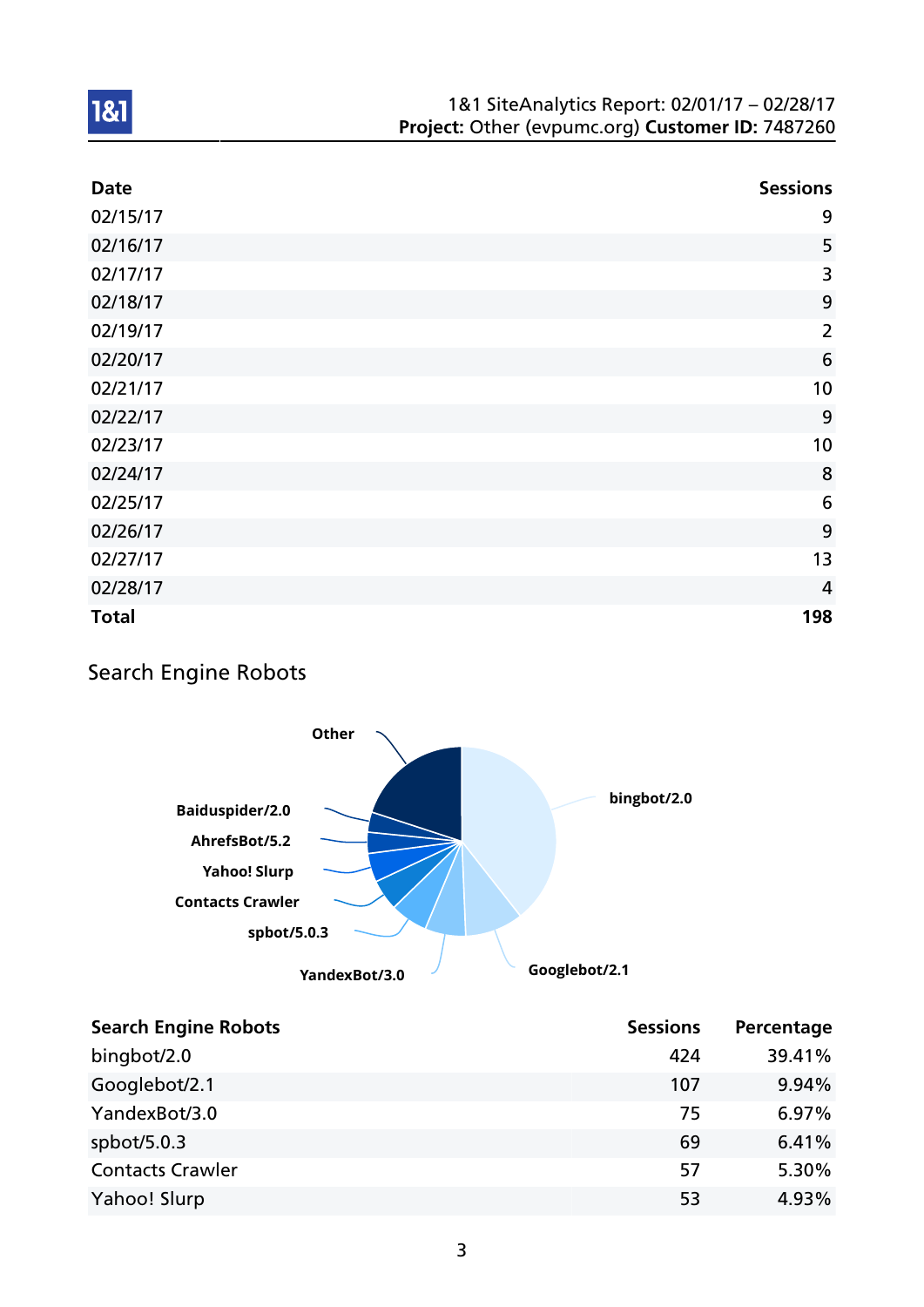| <b>Search Engine Robots</b> | <b>Sessions</b> | Percentage |
|-----------------------------|-----------------|------------|
| AhrefsBot/5.2               | 39              | 3.62%      |
| Baiduspider/2.0             | 37              | 3.44%      |
| panscient.com               | 36              | 3.35%      |
| Wotbox/2.01                 | 23              | 2.14%      |
| vebidoobot                  | 23              | 2.14%      |
| <b>SEOkicks-Robot</b>       | 16              | 1.49%      |
| LinkpadBot/1.07             | 15              | 1.39%      |
| WikiDo/1.1                  | 13              | 1.21%      |
| Plukkie/1.6                 | 12              | 1.12%      |
| Dataprovider                | 11              | 1.02%      |
| Googlebot-Mobile            | 10              | 0.93%      |
| MJ12bot/v1.4.7              | 10              | 0.93%      |
| msnbot-media/1.1            | 10              | 0.93%      |
| SafeDNSBot                  | 5               | 0.46%      |
| SeznamBot/3.2               | 5               | 0.46%      |
| Exabot/3.0                  | 4               | 0.37%      |
| DotBot/1.1                  | 3               | 0.28%      |
| DowntimeDetector/1.0        | 3               | 0.28%      |
| DuckDuckGo-Favicons-Bot/1.0 | 3               | 0.28%      |
| NetcraftSurveyAgent/1.0     | 2               | 0.19%      |
| SalesIntelligent            | $\overline{2}$  | 0.19%      |
| Sogou web spider/4.0        | $\overline{2}$  | 0.19%      |
| BingPreview/1.0b            | 1               | 0.09%      |
| CCBot/2.0                   | 1               | 0.09%      |
| Google favicon              | 1               | 0.09%      |
| Mnogosearch-3.1.21          | 1               | 0.09%      |
| SurveyBot/2.3               | 1               | 0.09%      |
| Uptimebot/1.0               | 1               | 0.09%      |
| scrapy-redis                | 1               | 0.09%      |
| <b>Total</b>                | 1,076           | 100.00%    |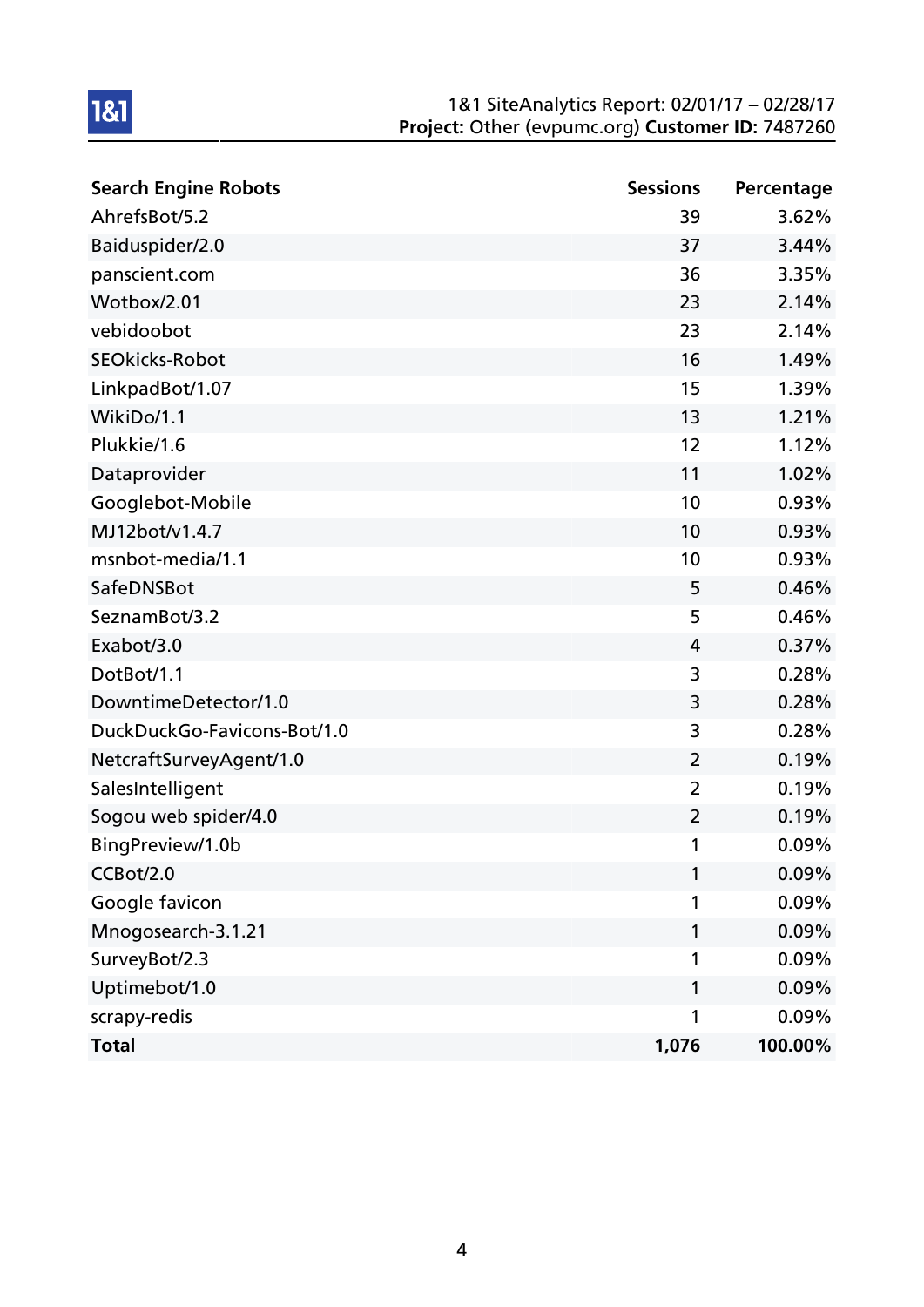# Page Analysis Most Frequently Visited Pages

181



| <b>Pages</b>             | <b>Sessions</b> | Percentage |
|--------------------------|-----------------|------------|
| /Default.htm             | 208             | 45.92%     |
| /Elim.htm                | 24              | 5.30%      |
| /NewsLetterIdx.htm       | 22              | 4.86%      |
| /Sermons.htm             | 22              | 4.86%      |
| /Believe.htm             | 19              | 4.19%      |
| /Announce.htm            | 18              | 3.97%      |
| /St_Johns.htm            | 17              | 3.75%      |
| /Worship.htm             | 16              | 3.53%      |
| /web_links.htm           | 16              | 3.53%      |
| /M-Statement.htm         | 15              | 3.31%      |
| /Calendar.htm            | 14              | 3.09%      |
| /Stats.htm               | 14              | 3.09%      |
| /Elim-HISTORY.htm        | 6               | 1.32%      |
| /missions.htm            | 6               | 1.32%      |
| /Bulletins-old.htm       | 4               | 0.88%      |
| /CalendarOld.htm         | $\overline{4}$  | 0.88%      |
| /Elim_M-Statement.htm    | $\overline{4}$  | 0.88%      |
| /StJohns_M-Statement.htm | 4               | 0.88%      |
| /St_Johns-HISTORY.htm    | $\overline{4}$  | 0.88%      |
| /valley_views0813.htm    | $\overline{4}$  | 0.88%      |
| /valley_views0913.htm    | 4               | 0.88%      |
| /valley_views1013.htm    | 4               | 0.88%      |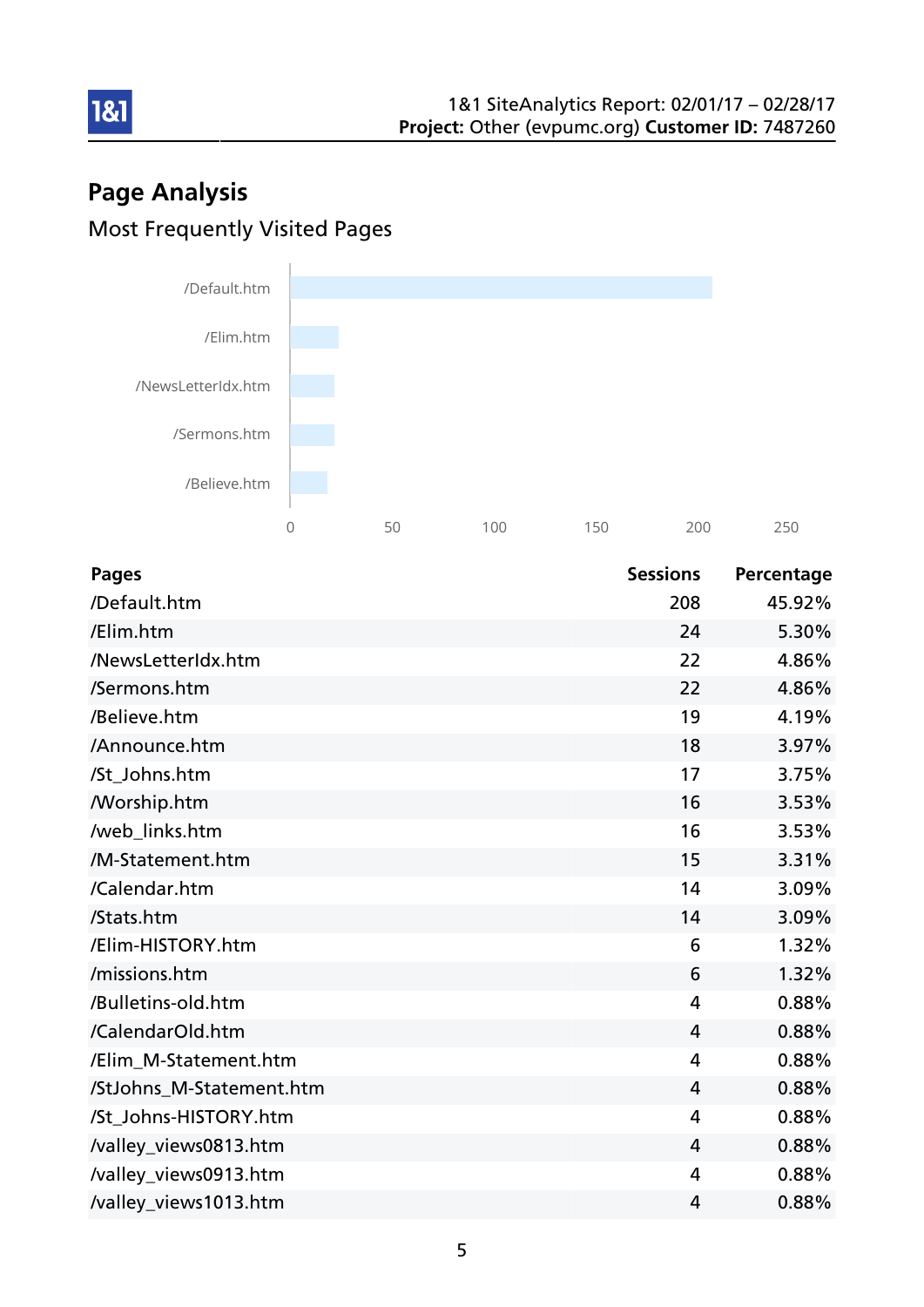| Pages                 | Sessions | Percentage |
|-----------------------|----------|------------|
| /valley_views1113.htm |          | $0.88\%$   |
| <b>Total</b>          | 453      | 100.00%    |

## Keywords

1&1



| <b>Keywords</b>              | <b>Sessions</b> |
|------------------------------|-----------------|
| elimsport umc                |                 |
| st johns methodist church pa |                 |

## Referring Pages



| <b>Pages</b>             | <b>Sessions</b> |
|--------------------------|-----------------|
| https://www.google.com/  |                 |
| http://pizza-tycoon.com/ |                 |
| http://www.google.com/   |                 |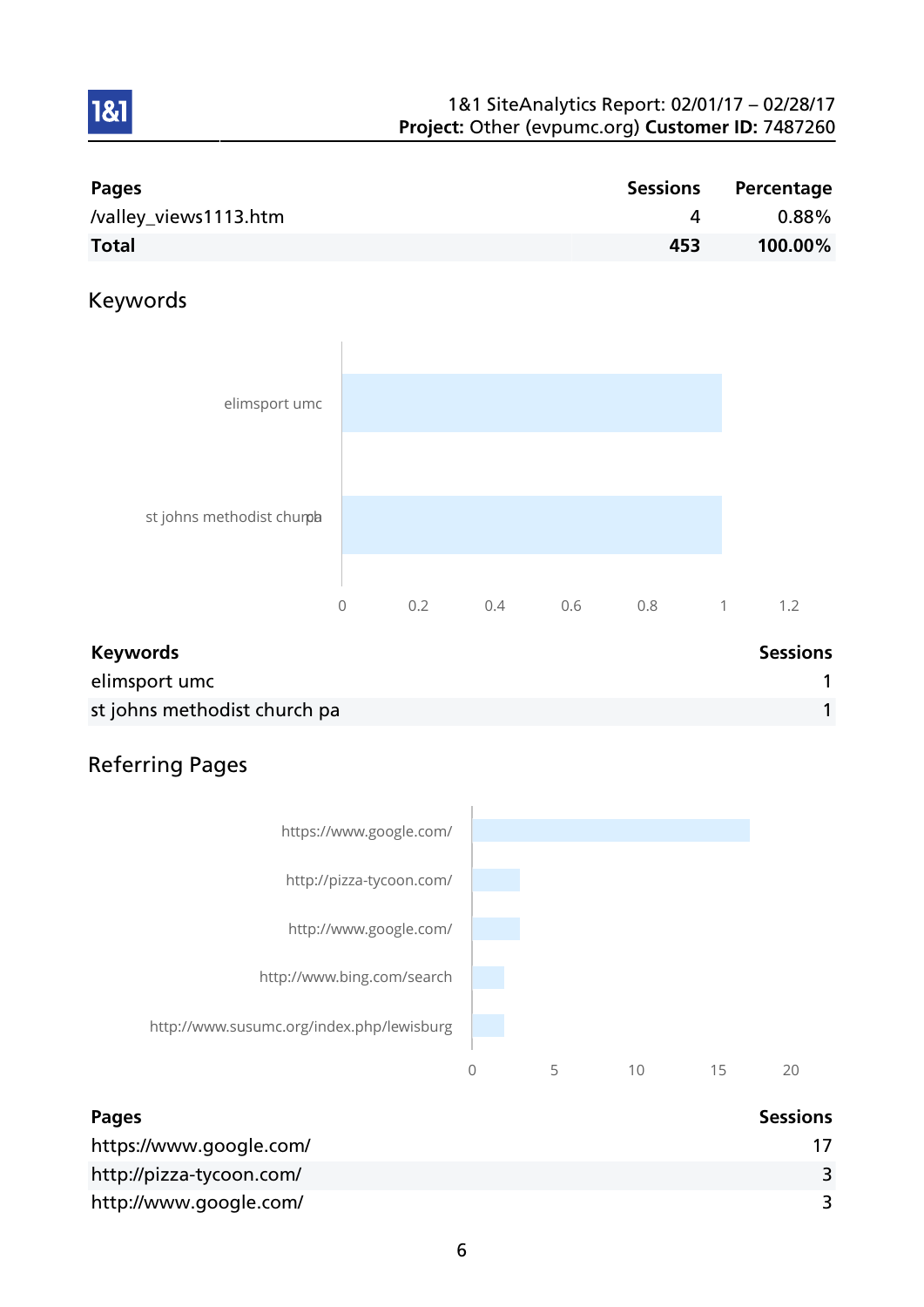| <b>Pages</b>                                                                                                                                                                                                                                              | <b>Sessions</b> |
|-----------------------------------------------------------------------------------------------------------------------------------------------------------------------------------------------------------------------------------------------------------|-----------------|
| http://www.bing.com/search                                                                                                                                                                                                                                | 2               |
| http://www.susumc.org/index.php/lewisburg                                                                                                                                                                                                                 | $\overline{2}$  |
| http://yandex.ru/clck/jsredir                                                                                                                                                                                                                             | $\overline{2}$  |
| http://anonymizeme.pro/go/hide.cgi                                                                                                                                                                                                                        | 1               |
| http://hundejo.com/                                                                                                                                                                                                                                       |                 |
| http://hvd-store.com/                                                                                                                                                                                                                                     |                 |
| http://l.facebook.com/l.php                                                                                                                                                                                                                               |                 |
| http://m.baidu.com/s                                                                                                                                                                                                                                      |                 |
| http://pizza-imperia.com/                                                                                                                                                                                                                                 | 1               |
| http://r.search.yahoo.com/_ylt=A0LEVxoirJxYeUsA.4tx.9w4;_ylu=X3oD<br>MTE0dWVpZWM2BGNvbG8DYmYxBHBvcwMyBHZ0aWQDVUkyRkJU<br>M18xBHNlYwNzcg--/RV=2/RE=1486691491/RO=10/RU=http://evpumc.o<br>rg/Calendar.htm/RK=0/RS=fzJdahj_2Xh1R8bW7BiiVUdwFP4-             | 1               |
| http://r.search.yahoo.com/_ylt=AwrBT9BSrJxYOksAywZx.9w4;_ylu=X3<br>oDMTE0dWVpZWM2BGNvbG8DYmYxBHBvcwMyBHZ0aWQDVUkyRkJ<br>UM18xBHNlYwNzcg--/RV=2/RE=1486691538/RO=10/RU=http://evpumc<br>.org/NewsLetterIdx.htm/RK=0/RS=uNh1Mb8ZvxMvaYJCdo_WD6Qwmy<br>$M -$ |                 |
| http://susumc.org/index.php/lewisburg                                                                                                                                                                                                                     |                 |
| http://www.baidu.com/s                                                                                                                                                                                                                                    |                 |
| http://www.google.co.uk/url                                                                                                                                                                                                                               |                 |
| https://duckduckgo.com/                                                                                                                                                                                                                                   |                 |
| https://google.com                                                                                                                                                                                                                                        | 1               |
| https://google.ru/                                                                                                                                                                                                                                        |                 |
| https://www.facebook.com/check_tag                                                                                                                                                                                                                        | 1               |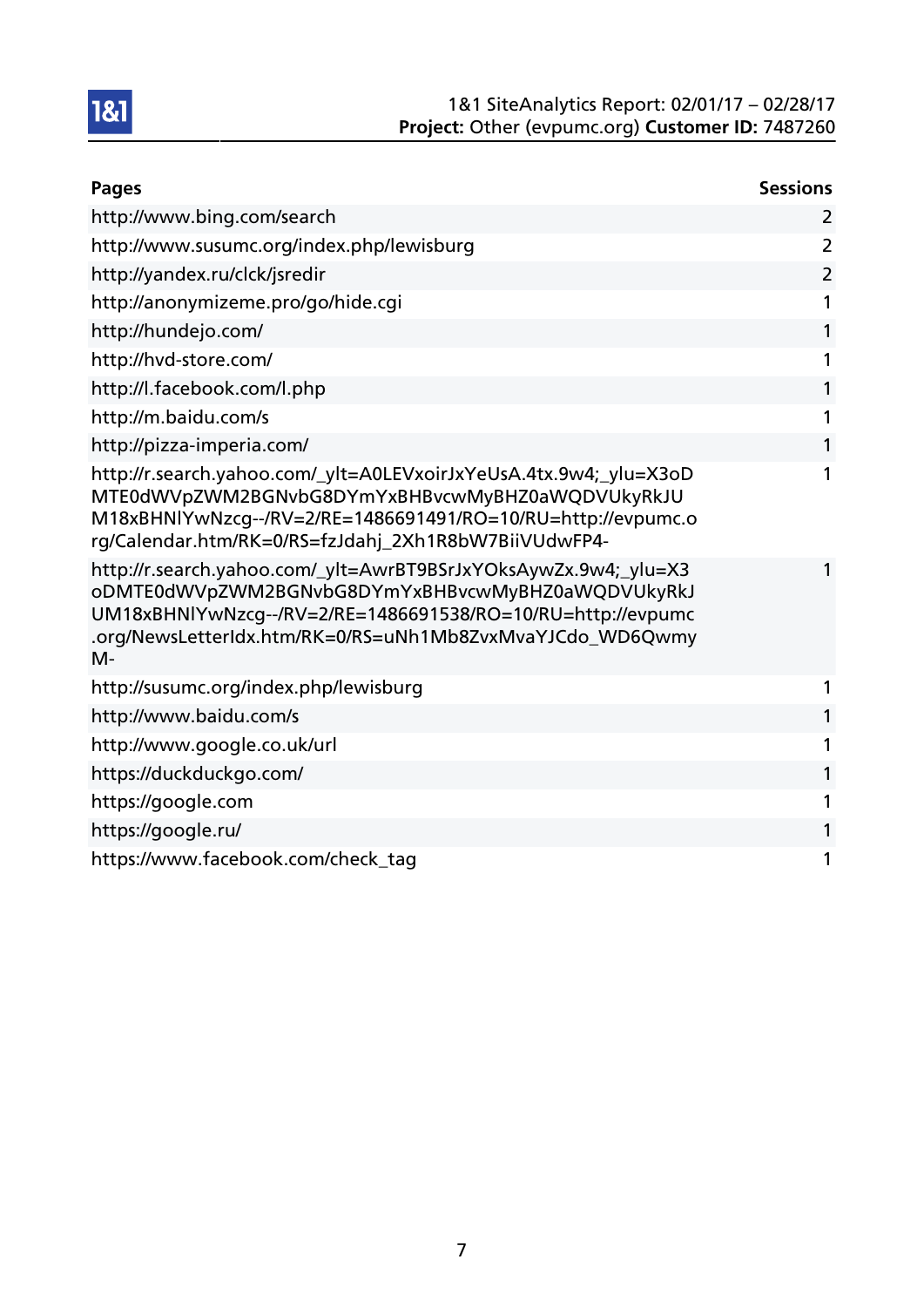

# Browsers & Systems

### Browsers

181



**Firefox**

| <b>Browsers</b>         | <b>Sessions</b> | Percentage |
|-------------------------|-----------------|------------|
| Chrome                  | 62              | 31.31%     |
| Firefox                 | 59              | 29.80%     |
| IE                      | 25              | 12.63%     |
| Safari mobile           | 13              | 6.57%      |
| <b>Chrome Mobile</b>    | 5               | 2.53%      |
| Opera                   | 5               | 2.53%      |
| Java                    | 3               | 1.52%      |
| Python-requests         | $\overline{2}$  | 1.01%      |
| <b>IceWeasel</b>        | 1               | 0.51%      |
| Microsoft Edge          | 1               | 0.51%      |
| Python-urllib           | 1               | 0.51%      |
| Yandex.Browser          | 1               | 0.51%      |
| Could not be identified | 20              | 10.10%     |
| <b>Total</b>            | 198             | 100.00%    |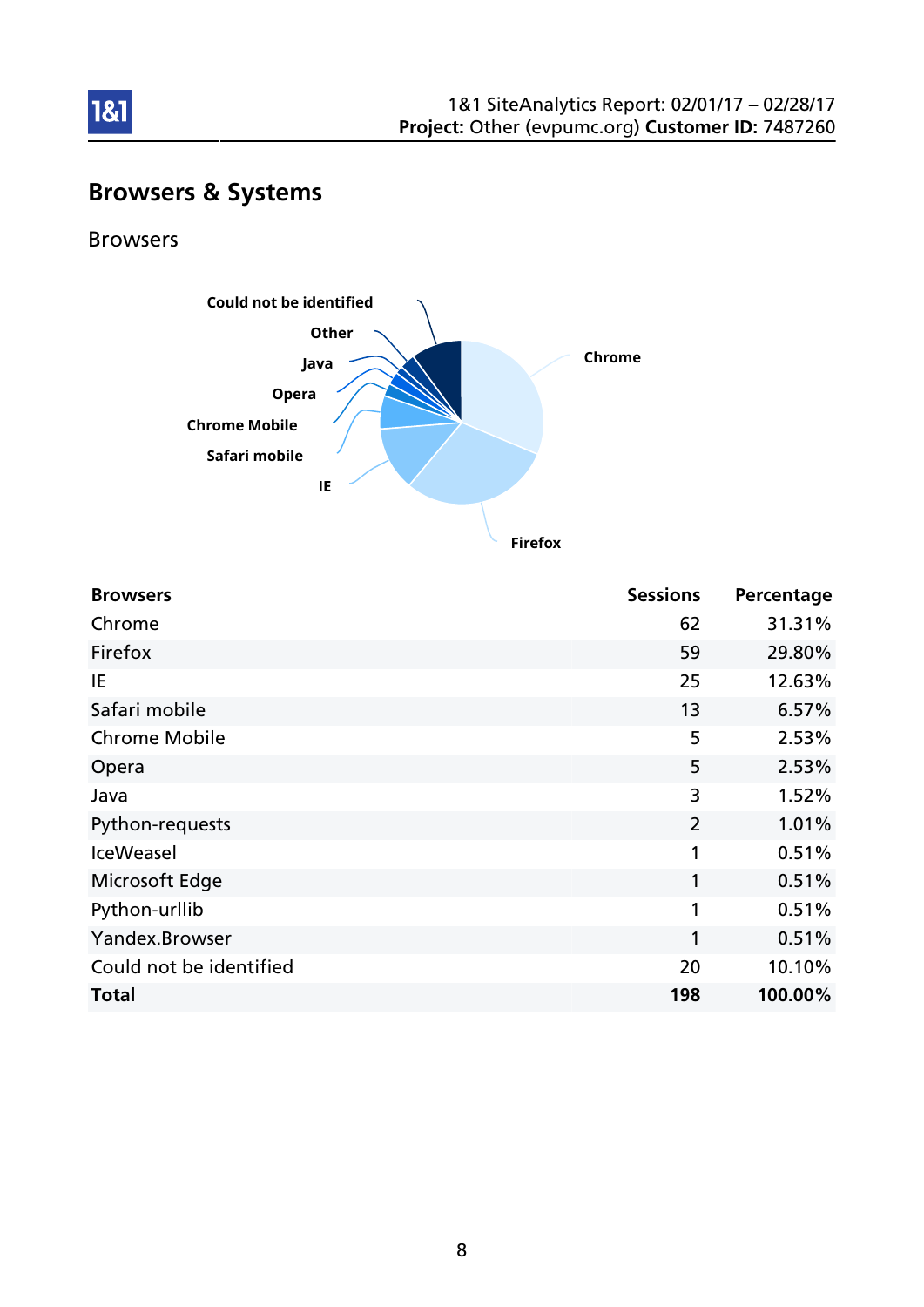

## Operating Systems



| <b>Operating Systems</b> | <b>Sessions</b> | Percentage |
|--------------------------|-----------------|------------|
| Windows                  | 130             | 65.66%     |
| Linux                    | 15              | 7.58%      |
| iOS                      | 13              | 6.57%      |
| OS X                     | 11              | 5.56%      |
| Android                  | 5               | 2.53%      |
| <b>JVM</b>               | 3               | 1.52%      |
| Could not be identified  | 21              | 10.61%     |
| <b>Total</b>             | 198             | 100.00%    |

# Visitor Locations

**Countries** 

| <b>Countries</b>      | <b>Sessions</b> | Percentage |
|-----------------------|-----------------|------------|
| <b>United States</b>  | 91              | 45.96%     |
| Russia                | 11              | 5.56%      |
| Ukraine               | 10              | 5.05%      |
| <b>Netherlands</b>    | 8               | 4.04%      |
| China                 | 7               | 3.54%      |
| Germany               | 6               | 3.03%      |
| France                | 6               | 3.03%      |
| Italy                 | 6               | 3.03%      |
| Canada                | 4               | 2.02%      |
| <b>Brazil</b>         | 3               | 1.52%      |
| <b>United Kingdom</b> | 3               | 1.52%      |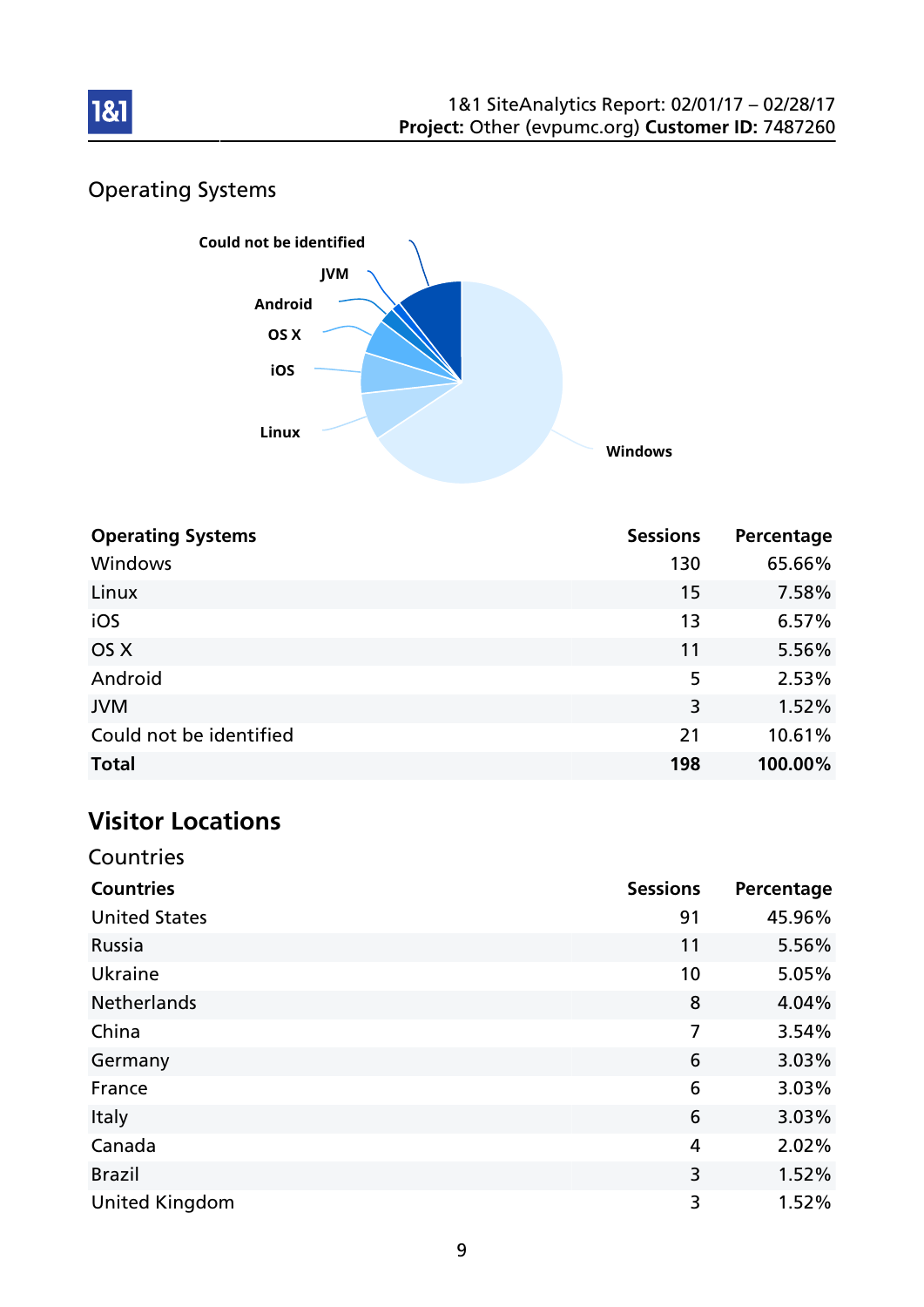| <b>Countries</b>        | <b>Sessions</b> | Percentage |
|-------------------------|-----------------|------------|
| India                   | 3               | 1.52%      |
| Romania                 | 3               | 1.52%      |
| Switzerland             | $\overline{2}$  | 1.01%      |
| Macedonia               | $\overline{2}$  | 1.01%      |
| Pakistan                | $\overline{2}$  | 1.01%      |
| Indonesia               | 1               | 0.51%      |
| Ireland                 | 1               | 0.51%      |
| Lithuania               | 1               | 0.51%      |
| Latvia                  | 1               | 0.51%      |
| Moldova                 | 1               | 0.51%      |
| Montenegro              | 1               | 0.51%      |
| Malaysia                | 1               | 0.51%      |
| Norway                  | 1               | 0.51%      |
| Serbia                  | 1               | 0.51%      |
| Sweden                  | 1               | 0.51%      |
| Slovakia                | 1               | 0.51%      |
| Tunisia                 | 1               | 0.51%      |
| Turkey                  | 1               | 0.51%      |
| Could not be identified | 18              | 9.09%      |
| <b>Total</b>            | 198             | 100.00%    |

## Continents

| <b>Continents</b>       | <b>Sessions</b> | Percentage |
|-------------------------|-----------------|------------|
| <b>North America</b>    | 95              | 47.98%     |
| Europe                  | 66              | 33.33%     |
| Asia                    | 15              | 7.58%      |
| South America           | 3               | 1.52%      |
| Africa                  | 1               | 0.51%      |
| Could not be identified | 18              | 9.09%      |
| <b>Total</b>            | 198             | 100.00%    |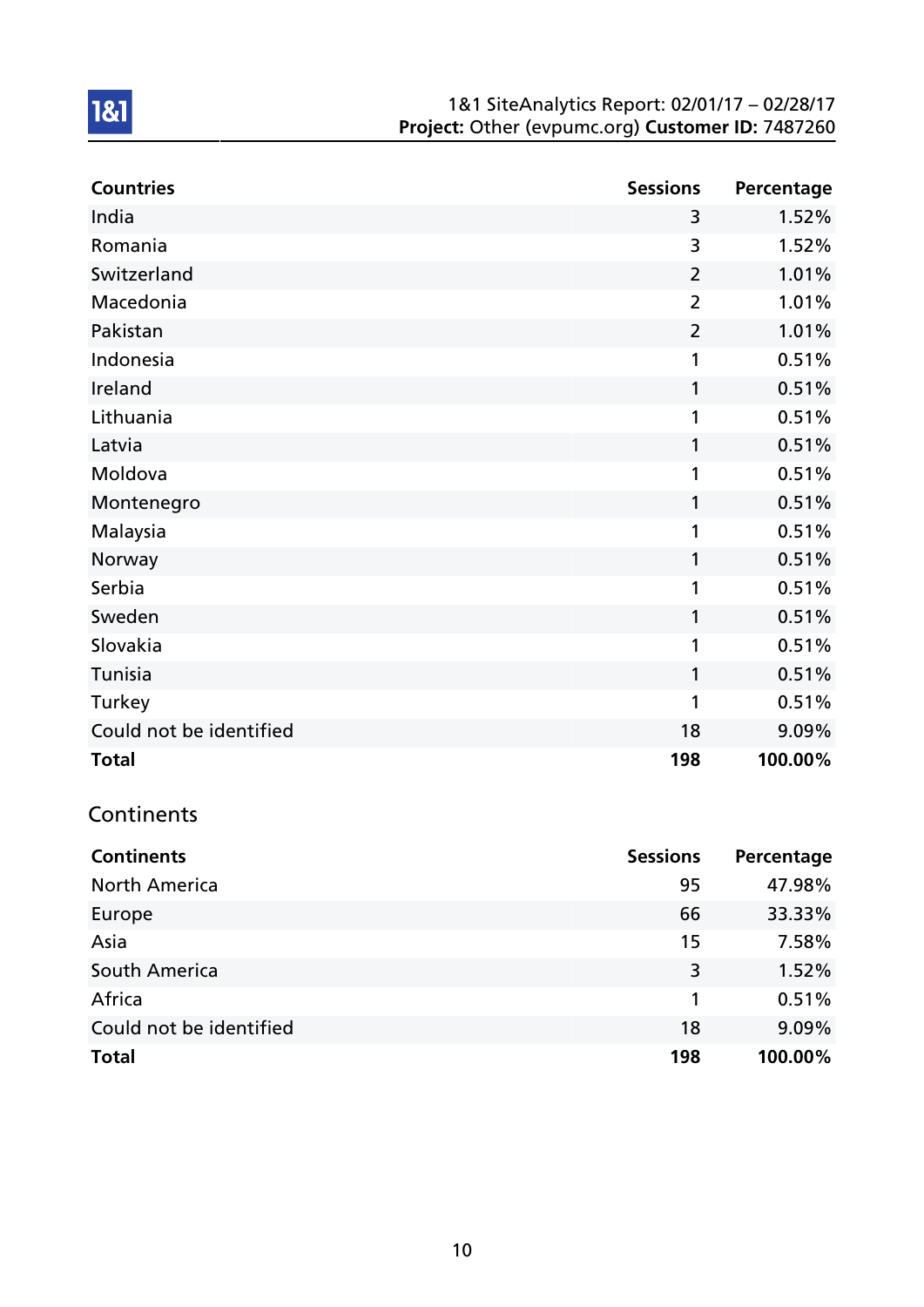

## Information about the evaluations

### Visitors

This evaluation shows how many visitors accessed your website. Visitors are uniquely identified on the basis of the IP address and the browser ID. If a visitor goes to your website more than once a day, only one visitor is counted.

### Sessions

This evaluation shows the number of sessions. A session starts when a visitor accesses your website and ends when he or she leaves it. A session ends automatically after 30 minutes without activity. If a visitor goes to your website more than once a day, multiple sessions are counted.

### Search Engine Robots

This evaluation shows which search engine robots have accessed the pages of your website. Search engine robots automatically search the content of websites in order to keep search engine entries up to date.

### Most Frequently Visited Pages

This evaluation shows which pages of your website were visited most often.

### Keywords

This evaluations shows the keywords with which your website was most commonly found in search engines.

### Referring Pages

This evaluation shows the websites from which visitors were transferred to your website.

### Browsers

This evaluation shows which browsers visitors used to access your website. This way, you know which browsers to optimize your website for, for example.

### Operating Systems

This evaluation shows which operating systems visitors used to access your website. This way, you know which operating systems are most popular with your visitors, for example, and you can optimize your website for these operating systems.